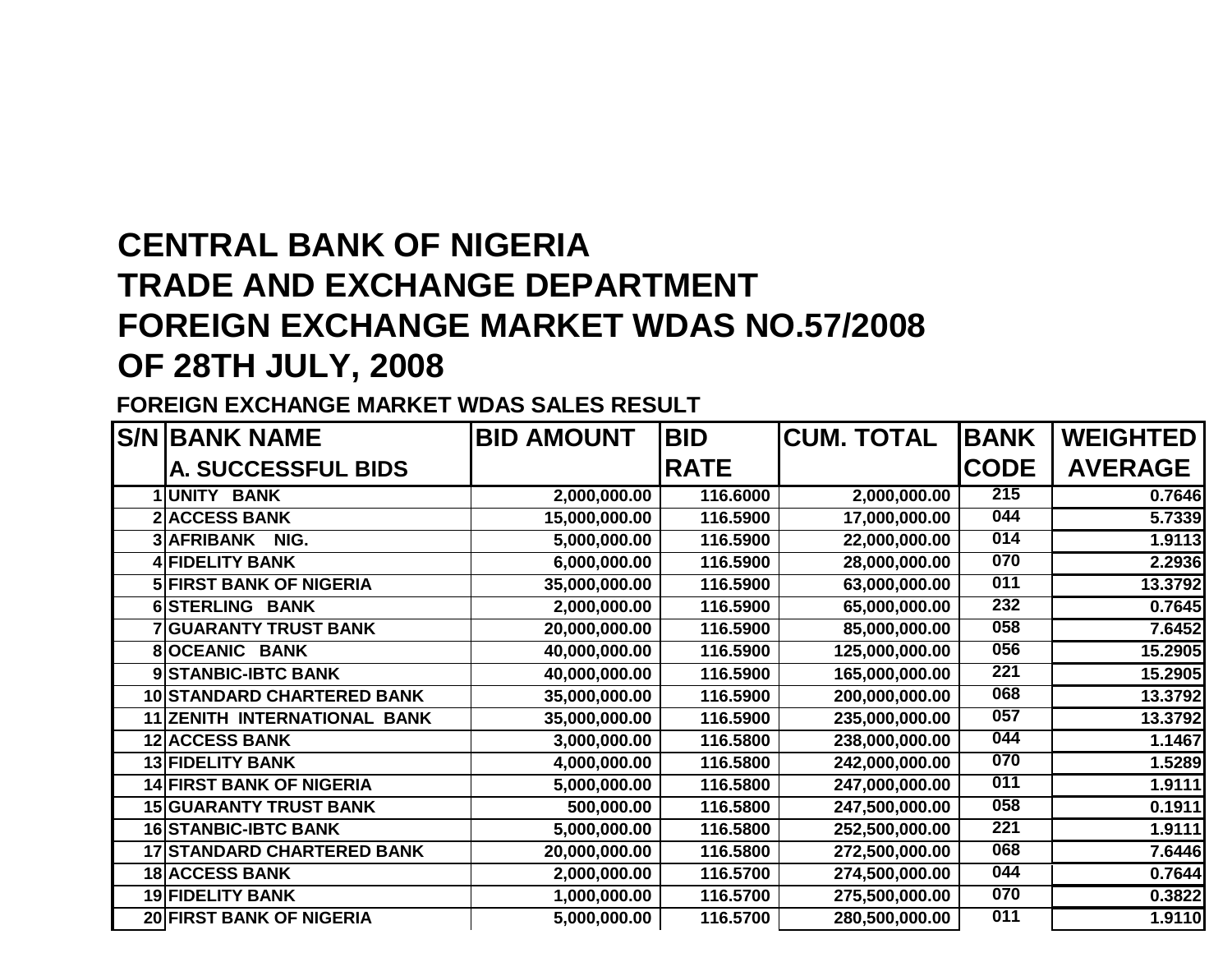| <b>21 GUARANTY TRUST BANK</b>     | 500,000.00     | 116.5700 | 281,000,000.00 | 058 | 0.1911   |
|-----------------------------------|----------------|----------|----------------|-----|----------|
| <b>22 STANBIC-IBTC BANK</b>       | 10,000,000.00  | 116.5700 | 291,000,000.00 | 221 | 3.8220   |
| 23 OCEANIC BANK                   | 10,000,000.00  | 116.5500 | 301,000,000.00 | 056 | 3.8213   |
| <b>24 STANDARD CHARTERED BANK</b> | 2,000,000.00   | 116.5300 | 303,000,000.00 | 068 | 0.7641   |
| <b>25 EQUITORIAL TRUST BANK</b>   | 2,000,000.00   | 116.5000 | 305,000,000.00 | 040 | 0.7639   |
| <b>TOTAL</b>                      | 305,000,000.00 |          |                |     | 116.5853 |

#### **BANKS' BDC CASH REQUEST**

| <b>S/N BANK NAME</b>            | <b>BID AMOUNT</b> | <b>BID</b>   | <b>CUM. TOTAL</b> | <b>BANK</b> |
|---------------------------------|-------------------|--------------|-------------------|-------------|
| <b>A. SUCCESSFUL BIDS</b>       |                   | <b>IRATE</b> |                   | <b>CODE</b> |
| <b>ACCESS BANK</b>              | 2,000,000.00      | 116.5900     | 2,000,000.00      | 044         |
| <b>2BANK PHB</b>                | 2,000,000.00      | 116.5900     | 4,000,000.00      | 082         |
| <b>3 EQUITORIAL TRUST BANK</b>  | 2,000,000.00      | 116.5900     | 6,000,000.00      | 040         |
| <b>4 FIDELITY BANK</b>          | 2,000,000.00      | 116.5900     | 8,000,000.00      | 070         |
| <b>5 GUARANTY TRUST BANK</b>    | 2,000,000.00      | 116.5900     | 10,000,000.00     | 058         |
| 6UNION<br><b>BANK</b>           | 2,000,000.00      | 116.6000     | 12,000,000.00     | 032         |
| <b>7 INTERCONTINENTAL BANK</b>  | 2,000,000.00      | 116.5900     | 14,000,000.00     | 069         |
| <b>8 UNITED BANK FOR AFRICA</b> | 2,000,000.00      | 116.5900     | 16,000,000.00     | 033         |
| <b>9 UNITY BANK</b>             | 2,000,000.00      | 116.6000     | 18,000,000.00     | 215         |
| TOTAL ( A + B )                 | 18,000,000.00     |              |                   |             |

### **SUMMARY FOR WDAS NO.57/2008 OF 28TH JULY, 2008**

**1 AMOUNT OFFERED 2 AMOUNT SOLD AT WDAS 3** AMOUNT SOLD AT BDC

US\$70,000,000.00 US\$235,000,000.00 US\$18,000,000.00